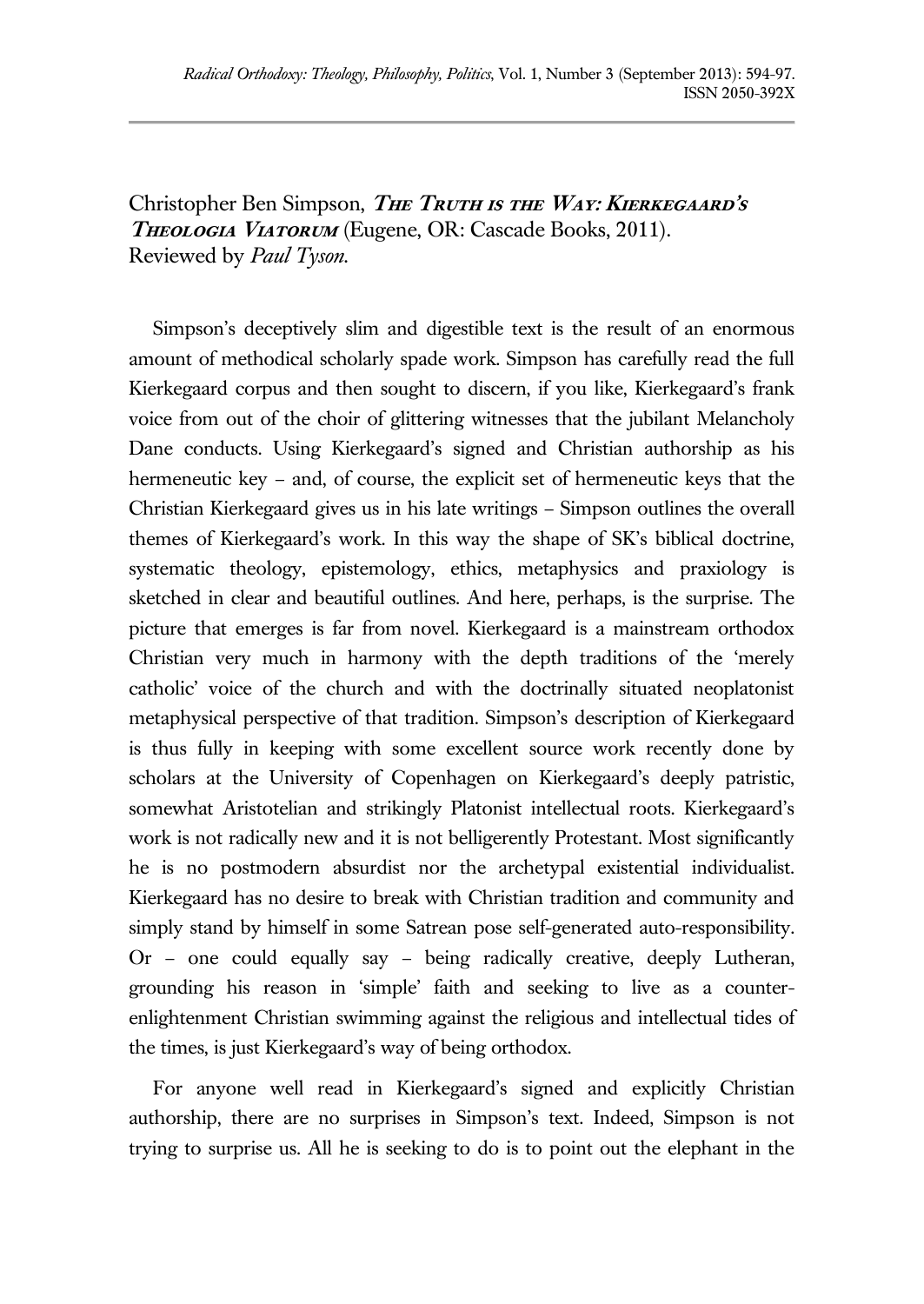room when it comes to reading Kierkegaard. He is an orthodox Christian. And as a Christian deeply grounded in the scriptures, doctrines, pieties and intellectual outlooks of the Christian tradition, it is not difficult to understand what his primary theological and metaphysical commitments are.

Interestingly, such a solidly mapped, theologically situated and accessibly integrative outlook on what Kierkegaard has done is rare (and, well… quite unwelcome) in the Kierkegaard literature. Despite its staggering saturation in well contextualized citations – it is a bullet proof work of scholarship –Simpson's enterprise has not yet received much critical acclaim. It is worth contemplating why this might be.

Perhaps it is rather fascinating for us to think of Kierkegaard as a person of fractured identity whose different voices are indeed different personalities within him. I suspect that most of us are strangely attracted to the post-Freudian psychological vertigo that arises when we suspect that there may indeed be no person behind our personas. It is probably for this reason that we take Kierkegaard's strong admonitions to quote the personas, rather than himself (in relation to the un-signed works, by the way) so seriously that it seems a travesty for us to 'impose' one voice, one person, as being the author of the extraordinary creative tapestry of dramatic characters that Kierkegaard assembles. So we get scholarly specialists in but one work, or one persona, and such scholarship is strongly tempted to *not* locate that work or persona within the Kierkegaard corpus, but rather to treat it with the 'integrity' of its own voice to the exclusion of any possible overarching purpose that the *actual* author might have had. So Kierkegaard himself remains unseen or is tacitly identified with the particular literary puppet that we do see, in much – often profoundly detailed – Kierkegaard scholarship today. But this emphasis on scholarly minutia (which Simpson bucks) is also a product of our academic milieu where specialisation is so highly prized and where the mere belief in integral knowledge is more or less heresy. And indeed, the splintered fragmented outlook on reality is the one we are, finally, comfortable with in the post-modern age, so Kierkegaard's Christianity is a bit embarrassing for why we often find his work so titillating. We have made him a champion of anti-system, a champion of polyphonic anarchy, and like Bach, we like his art but we don't want his faith. But both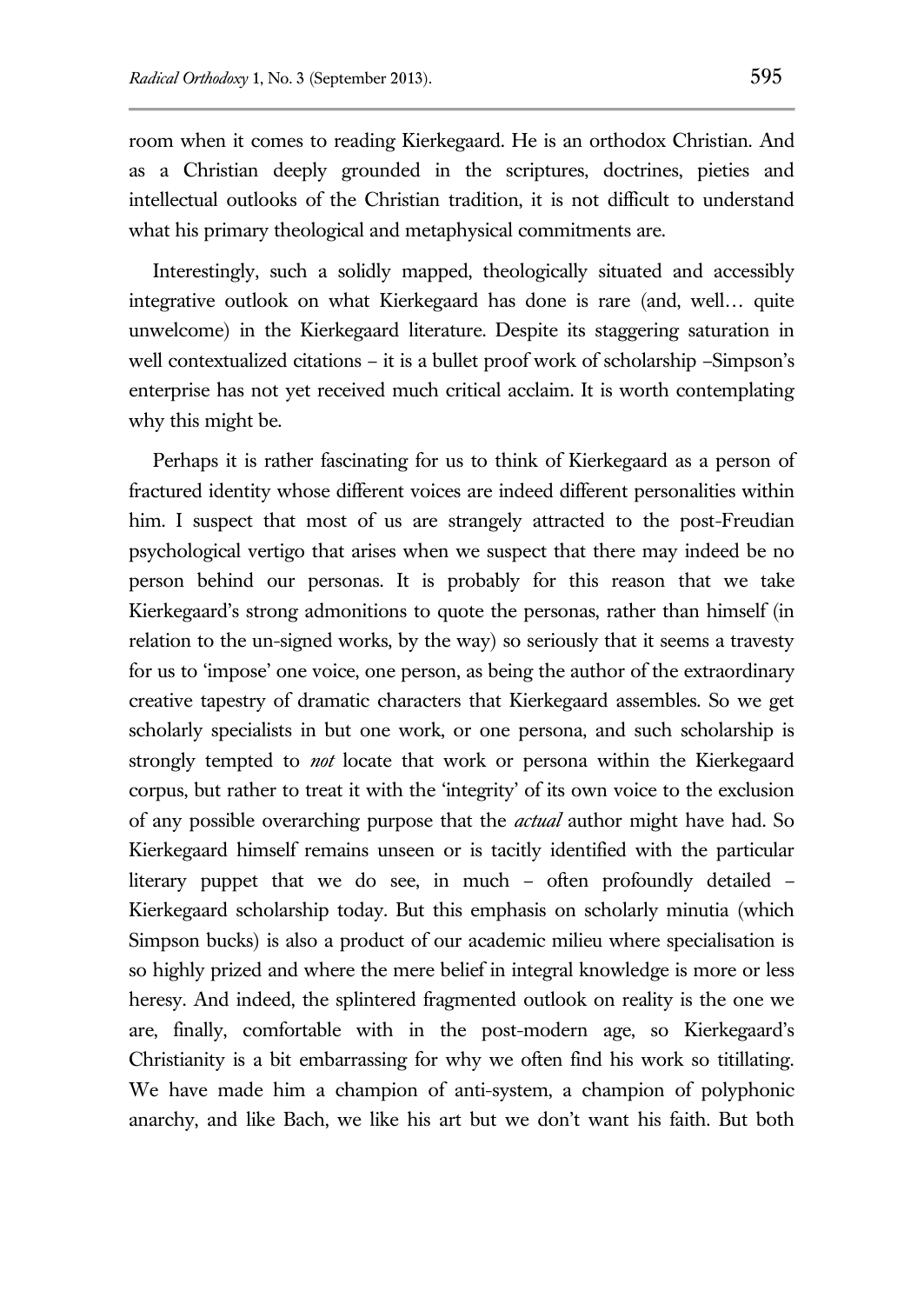Kierkegaard and Bach do not make any sense at all if their faith is understood as optional to a fair appreciation of the meaning of their art.

And there are two other reasons why Simpson's writing an outline of Kierkegaard's systematic (and equally praxiological) theology is unlikely to go down well. Firstly, the breadth, complexity and sheer size of Kierkegaard's written output makes it a very daunting task to sit down with the entire body of work and look for the common threads that hold it all together. Few have even considered attempting it. Perhaps jealousy of Simpson's apparent ease of achievement expressed in pin-head scholarly arguments on this or that fine nuance is an issue for Simpson's scholarly reception. But secondly, some of Kierkegaard's personas do indeed lend themselves to being appropriated by irrealist upholders of 'subjective truth', and so the idea that there is, simply, Christian Truth which guide's the Dane, like a pole star as he paddles out over 50,000 leagues of water, is just not what our very tolerant subjective truth pluralists want to hear.

So it seems that these three reasons – our pornographic fascination with fictive personas, the daunting size of any integrative scholarly endeavour and our liberal preference for the tolerance of pluralism over any metaphysically real and bivalent conception of truth – accounts for why there has been no book like Simpson's in recent times, even though Kierkegaard scholarship itself has never looked more substantial. But these three 'reasons' for a cool reception of Simpson's work are all of no substantial merit. Simpson's scholarship is excellent, his writing is very accessible and the theology of the Christian Way that Kierkegaard so strenuously gestures towards with all his being, is simply Christian. And most disconcertingly, the Kierkegaard Simpson's work points to is a powerful witness to the absurdities and tragedies of our modern times and a reminder of the difficulty of the challenge of seeking to follow Christ in any time. Any Christian, and certainly any theologian, who reads this text must find it an affront to our untruth. For, as Simpson puts is "the singular Christian way, for Kierkegaard, is the way of truth, of being true to the way things are, of living truly… As a Christian way, this life is that of a follower, a disciple, an imitator of Christ" (p. 198). This is an unwanted message to the objectifying, disconnecting, dissecting, mechanistic realism of the very ethos of modern scholarship. Kierkegaard, well heard, is always offensive to Herr Professor. That Simpson is a